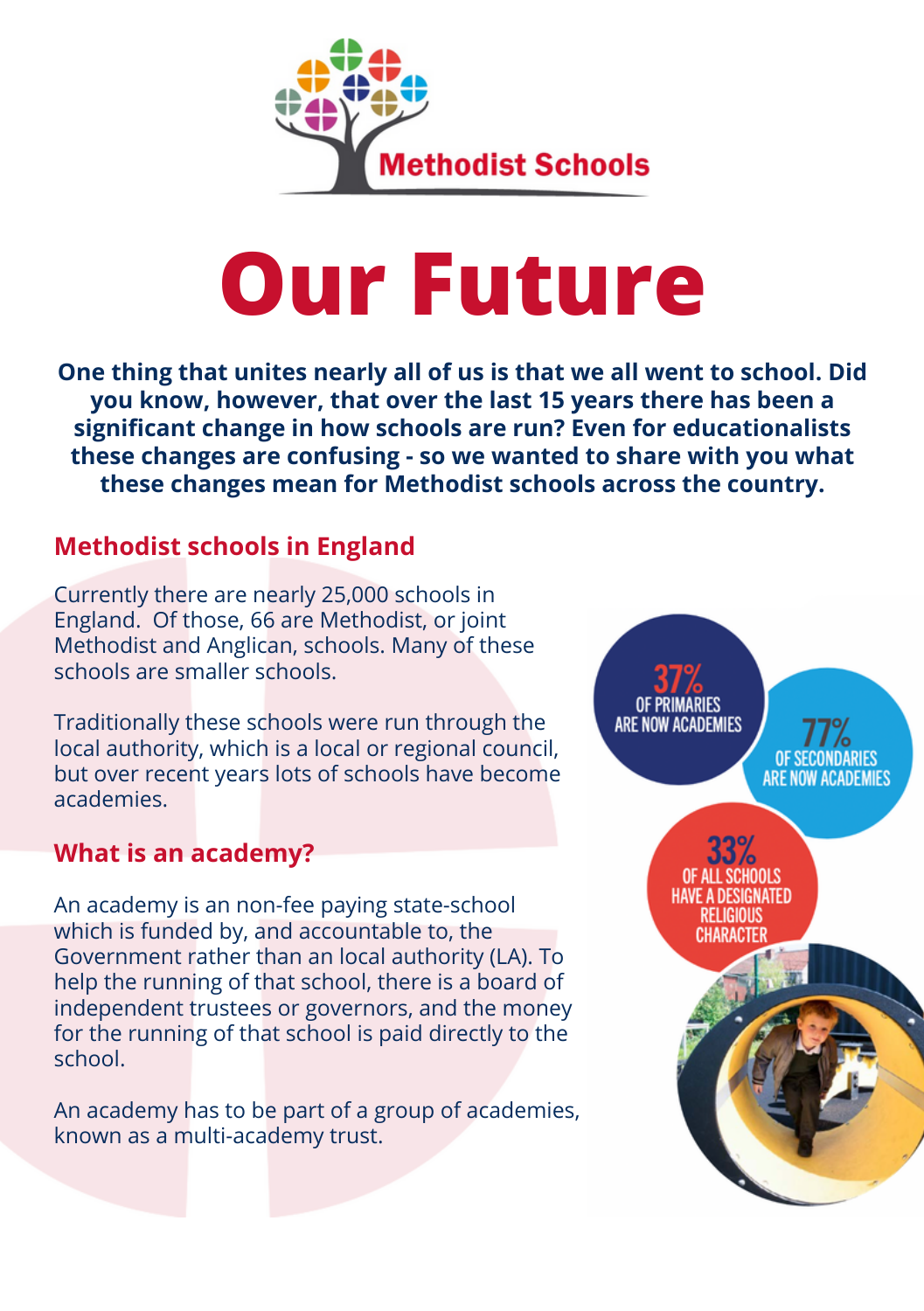# **What are the benefits of becoming an academy?**

There are lots of views and opinions about academies. Supporters say that academies allow schools some additional freedoms, give leaders greater control of finances and help smaller and stronger collaborations to form between groups of like minded schools.

The view of the Methodist Church is that we should do all we can to enhance the education that children receive in Methodist schools across the country. This is not only about educational standards, but also about instilling values that are so important to our Church.

Given that there are some fantastic Methodist schools, but there are also some that are struggling educationally and financially, academisation offers an opportunity to help bring Methodist schools together so that they can work collectively and collaboratively.

This family approach helps each school to get stronger.

# **What are we doing to support Methodist Schools?**

The Methodist Academies and Schools Trust (MAST) has established a multi-academy trust called the **Epworth Education Trust.** This is an organisation that has grown from a group of fantastic Methodist schools in the North-West of England.

Our hope is that, over time, all Methodist schools will become part of the Epworth Education Trust. This would allow those who share the same Methodist family ethos to support and strengthen each other.

Furthermore, the Government has recently evolved how a school can join a trust. They can either formally join, or spend a period of time as an associate member to gain a greater understanding of what it would mean to join that trust.





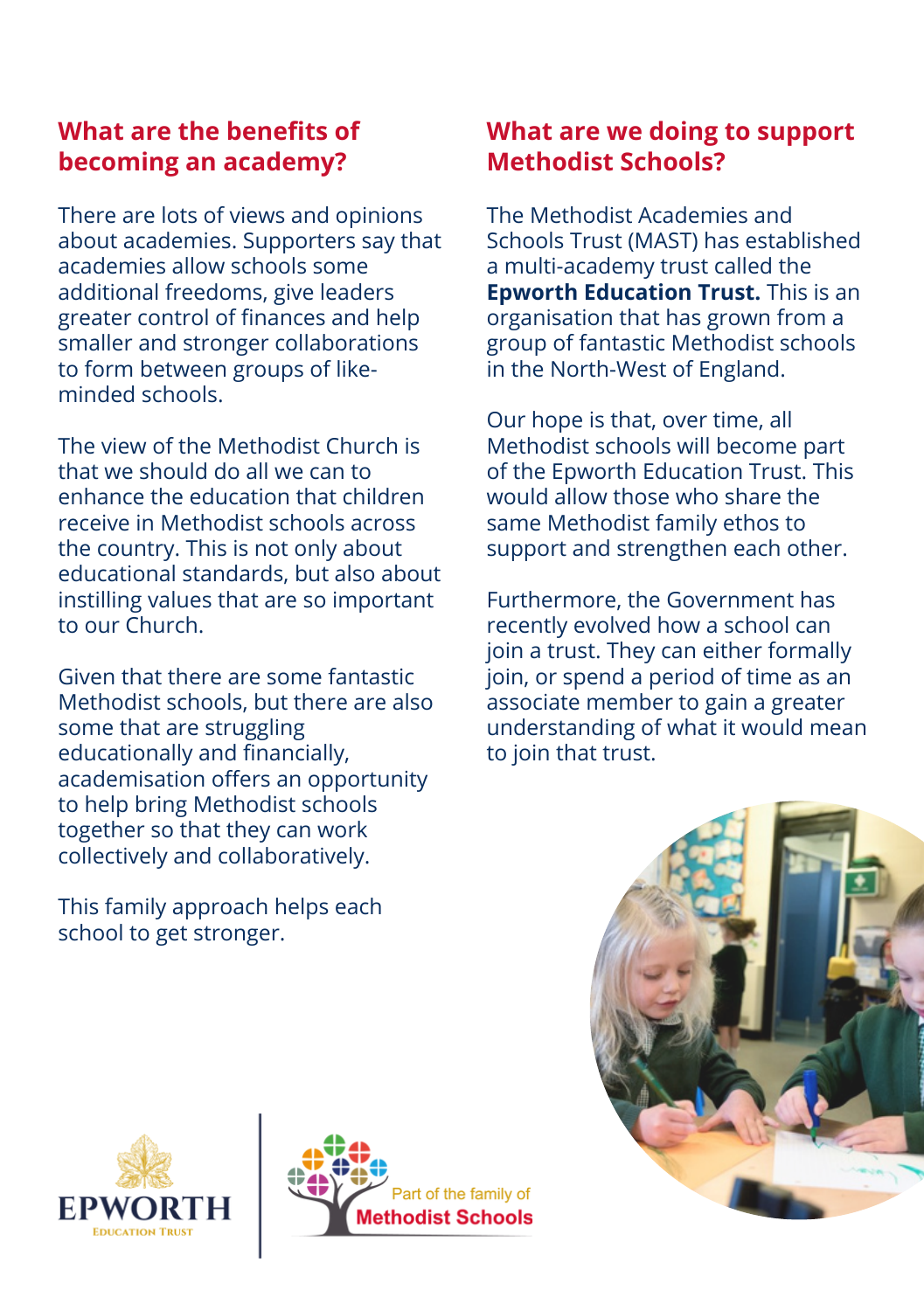

## **About the Epworth Education Trust**

The Epworth Education Trust was created in November 2020 when two smaller academy trusts - Wesley Trust, consisting of three schools, and Acorn Trust, consisting of two schools, merged to create the foundations for a Multi-Academy Trust where schools work collaboratively to be the very best that they can be.

We passionately believe, however, that does not mean every school needs to be the same. Our schools are reflections of their communities, and that is an important connection that should not be challenged or lost. We share, however, a belief that as a group of schools we can, and will, achieve more by working collaboratively. United by a shared ethos and common purpose, together we maximise our resources, echo best practice and reduce workload.

# **By being part of a family of schools, it will enable us to "do all we can".**

#### **What does the Epworth Education Trust stand for?**

The Epworth Education Trust is rooted in our communities, our profession and our faith. We work together to ensure that every child and young person can achieve excellence.

The Trust's approach is anchored to six core principles. These are:

- We will build a family of schools with shared Methodist values, but who can support their individual communities in their own unique way
- Best practice will be delivered through school-based models of excellence
- Each school will deliver a dynamic and creative curriculum that holds no limits on the achievements and learning of all pupils
- A commitment to the highest standard of pastoral care and support
- Our education and ethos will be used to support and develop our local communities
- Our high-quality continuous professional development will enable staff to shine and advance in their career